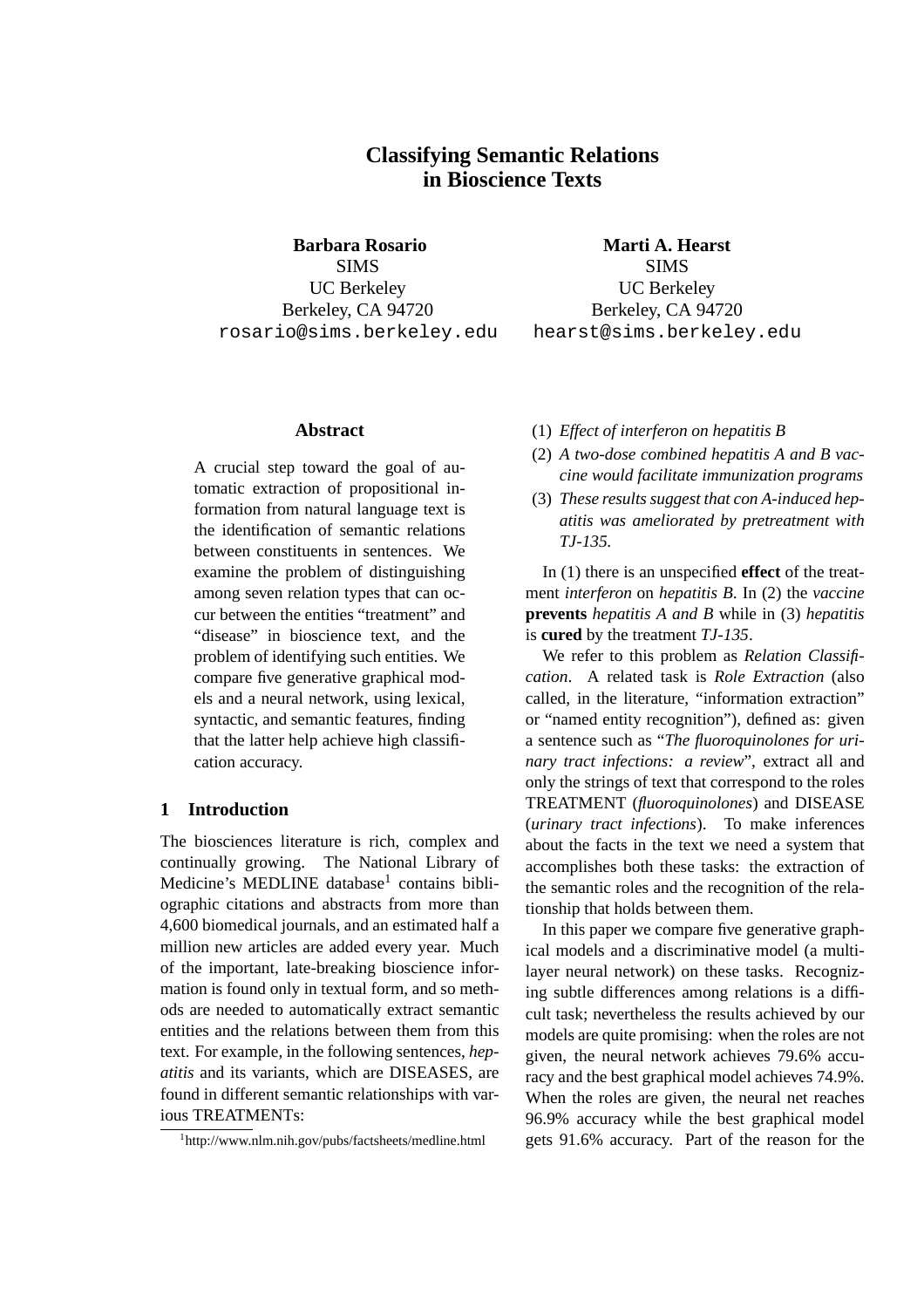| Relationship                     | <b>Definition and Example</b>           |  |  |  |  |
|----------------------------------|-----------------------------------------|--|--|--|--|
| $\overline{\text{Cure}}$         | <b>TREAT</b> cures DIS                  |  |  |  |  |
| 810 (648, 162)                   | Intravenous immune globulin for         |  |  |  |  |
|                                  | recurrent spontaneous abortion          |  |  |  |  |
| <b>Only DIS</b>                  | <b>TREAT</b> not mentioned              |  |  |  |  |
| 616 (492, 124)                   | Social ties and susceptibility to the   |  |  |  |  |
|                                  | common cold                             |  |  |  |  |
| <b>Only TREAT</b>                | <b>DIS</b> not mentioned                |  |  |  |  |
| 166 (132, 34)                    | Flucticasone propionate is safe in      |  |  |  |  |
|                                  | recommended doses                       |  |  |  |  |
| <b>Prevent</b>                   | <b>TREAT</b> prevents the DIS           |  |  |  |  |
| 63 (50, 13)                      | Statins for prevention of stroke        |  |  |  |  |
| Vague                            | Very unclear relationship               |  |  |  |  |
| 36(28, 8)                        | Phenylbutazone and leukemia             |  |  |  |  |
| <b>Side Effect</b>               | DIS is a result of a TREAT              |  |  |  |  |
| 29(24, 5)                        | Malignant mesodermal mixed tu-          |  |  |  |  |
|                                  | mor of the uterus following irradi-     |  |  |  |  |
|                                  | ation                                   |  |  |  |  |
| <b>NO Cure</b>                   | TREAT does not cure DIS                 |  |  |  |  |
| 4(3, 1)                          | Evidence for double resistance to       |  |  |  |  |
|                                  | permethrin and malathion in head        |  |  |  |  |
|                                  | lice                                    |  |  |  |  |
| Total relevant: 1724 (1377, 347) |                                         |  |  |  |  |
| <b>Trrelevant</b>                | <b>TREAT</b> and <b>DIS</b> not present |  |  |  |  |
| 1771 (1416, 355)                 | Patients were followed up for 6         |  |  |  |  |
|                                  | months                                  |  |  |  |  |
| <b>Total:</b> 3495 (2793, 702)   |                                         |  |  |  |  |

Table 1: Candidate semantic relationships between treatments and diseases. In parentheses are shown the numbers of sentences used for training and testing, respectively.

success of the algorithms is the use of a large domain-specific lexical hierarchy for generalization across classes of nouns.

In the remainder of this paper we discuss related work, describe the annotated dataset, describe the models, present and discuss the results of running the models on the relation classification and entity extraction tasks and analyze the relative importance of the features used.

# **2 Related work**

While there is much work on role extraction, very little work has been done for relationship recognition. Moreover, many papers that claim to be doing relationship recognition in reality address the task of role extraction: (usually two) entities are extracted and the relationship is *implied* by the cooccurrence of these entities or by the presence of some linguistic expression. These linguistic patterns could in principle distinguish between different relations, but instead are usually used to identify examples of *one* relation. In the related work for statistical models there has been, to the best of our knowledge, no attempt to distinguish between *different* relations that can occur between the *same* semantic entities.

In Agichtein and Gravano (2000) the goal is to extract pairs such as (*Microsoft, Redmond*), where *Redmond* is the *location of* the organization *Microsoft*. Their technique generates and evaluates lexical patterns that are indicative of the relation. Only the relation *location of* is tackled and the entities are assumed given.

In Zelenko et al. (2002), the task is to extract the relationships *person-affiliation* and *organization-location*. The classification (done with Support Vector Machine and Voted Perceptron algorithms) is between positive and negative sentences, where the positive sentences contain the two entities.

In the bioscience NLP literature there are also efforts to extract entities and relations. In Ray and Craven (2001), Hidden Markov Models are applied to MEDLINE text to extract the entities PROTEINS and LOCATIONS in the relationship *subcellular-location* and the entities GENE and DISORDER in the relationship *disorderassociation*. The authors acknowledge that the task of extracting relations is different from the task of extracting entities. Nevertheless, they consider positive examples to be all the sentences that simply contain the entities, rather than analyzing which relations hold between these entities. In Craven (1999), the problem tackled is relationship extraction from MEDLINE for the relation *subcellular-location*. The authors treat it as a text classification problem and propose and compare two classifiers: a Naive Bayes classifier and a relational learning algorithm. This is a two-way classification, and again there is no mention of whether the co-occurrence of the entities actually represents the target relation. Pustejovsky et al. (2002) use a rule-based system to extract entities in the *inhibit*-relation. Their experiments use sentences that contain verbal and nominal forms of the stem *inhibit*. Thus the actual task performed is the extraction of entities that are connected by some form of the stem *in-*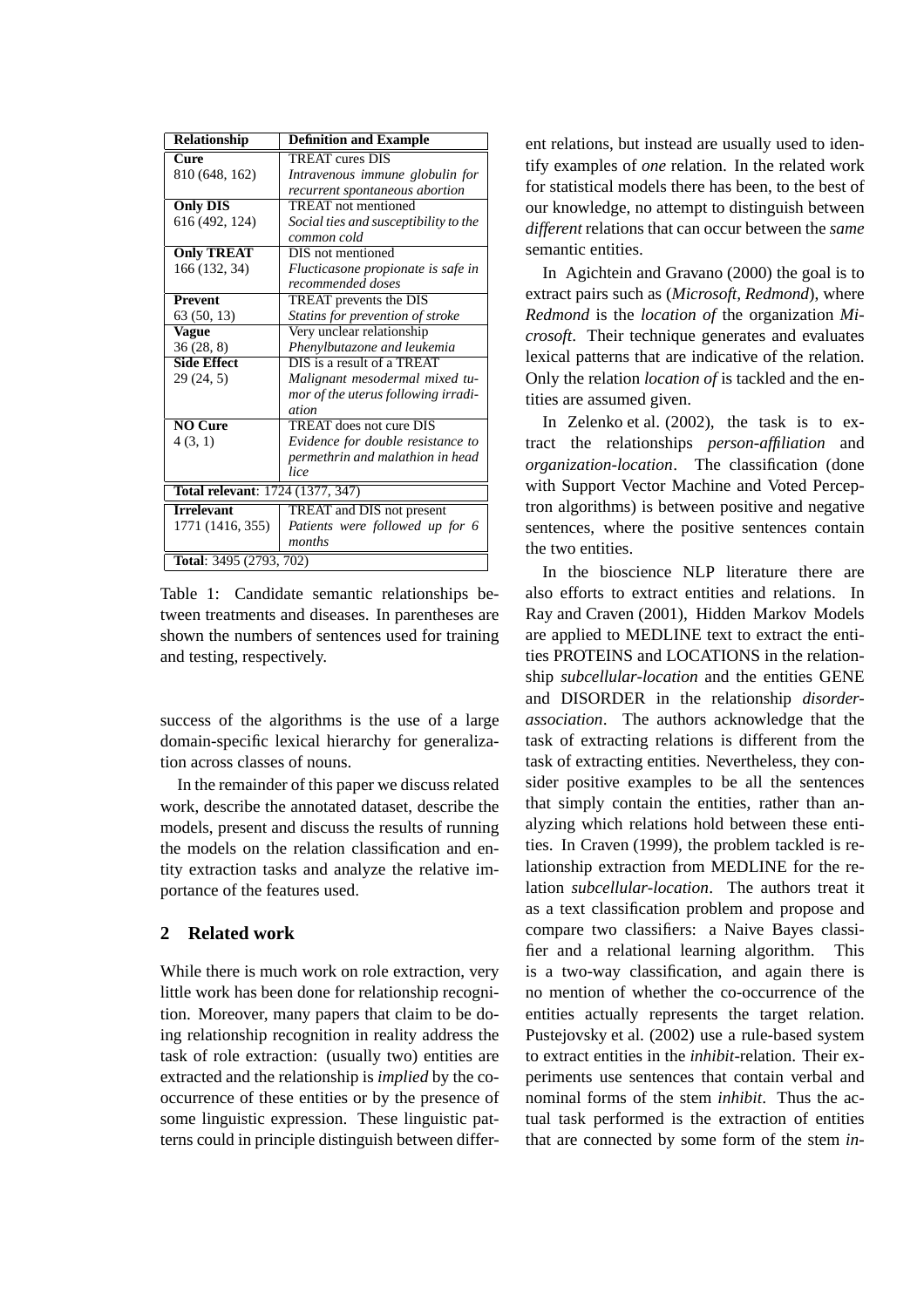*hibit*, which by requiring occurrence of this word explicitly, is not the same as finding all sentences that talk about inhibiting actions. Similarly, Rindflesch et al. (1999) identify noun phrases surrounding forms of the stem *bind* which signify entities that can enter into molecular binding relationships. In Srinivasan and Rindflesch (2002) MeSH term co-occurrences within MEDLINE articles are used to attempt to infer relationships between different concepts, including diseases and drugs.

In the bioscience domain the work on relation classification is primary done through hand-built rules. Feldman et al. (2002) use hand-built rules that make use of syntactic and lexical features and semantic constraints to find relations between genes, proteins, drugs and diseases. The GENIES system (Friedman et al., 2001) uses a hand-built semantic grammar along with hand-derived syntactic and semantic constraints, and recognizes a wide range of relationships between biological molecules.

## **3 Data and Features**

For our experiments, the text was obtained from MEDLINE  $2001^2$ . An annotator with biology expertise considered the titles and abstracts separately and labeled the sentences (both roles and relations) based solely on the content of the individual sentences. Seven possible types of relationships between TREATMENT and DISEASE were identified. Table 1 shows, for each relation, its definition, one example sentence and the number of sentences found containing it.

We used a large domain-specific lexical hierarchy (MeSH, Medical Subject Headings<sup>3</sup>) to map words into semantic categories. There are about 19,000 unique terms in MeSH and 15 main sub-hierarchies, each corresponding to a major branch of medical ontology; e.g., tree A corresponds to Anatomy, tree C to Disease, and so on. As an example, the word *migraine* maps to the term C10.228, that is, C (a disease), C10 (Nervous System Diseases), C10.228 (Central Ner-

vous System Diseases). When there are multiple MeSH terms for one word, we simply choose the first one. These semantic features are shown to be very useful for our tasks (see Section 4.3). Rosario et al. (2002) demonstrate the usefulness of MeSH for the classification of the semantic relationships between nouns in noun compounds.

The results reported in this paper were obtained with the following features: the word itself, its part of speech from the Brill tagger (Brill, 1995), the phrase constituent the word belongs to, obtained by flattening the output of a parser (Collins, 1996), and the word's MeSH ID (if available). In addition, we identified the sub-hierarchies of MeSH that tend to correspond to treatments and diseases, and convert these into a tri-valued attribute indicating one of: disease, treatment or neither. Finally, we included orthographic features such as 'is the word a number', 'only part of the word is a number', 'first letter is capitalized', 'all letters are capitalized'. In Section 4.3 we analyze the impact of these features.

#### **4 Models and Results**

This section describes the models and their performance on both entity extraction and relation classification. Generative models learn the prior probability of the class and the probability of the features given the class; they are the natural choice in cases with hidden variables (partially observed or missing data). Since labeled data is expensive to collect, these models may be useful when no labels are available. However, in this paper we test the generative models on fully observed data and show that, although not as accurate as the discriminative model, their performance is promising enough to encourage their use for the case of partially observed data.

Discriminative models learn the probability of the class given the features. When we have fully observed data and we just need to learn the mapping from features to classes (classification), a discriminative approach may be more appropriate, as shown in Ng and Jordan (2002), but has other shortcomings as discussed below.

For the evaluation of the role extraction task, we calculate the usual metrics of precision, recall and F-measure. Precision is a measure of how many of

 $2$ We used the first 100 titles and the first 40 abstracts from each of the 59 files medline01n\*.xml in Medline 2001; the labeled data is available at biotext.berkeley.edu

<sup>3</sup> http://www.nlm.nih.gov/mesh/meshhome.html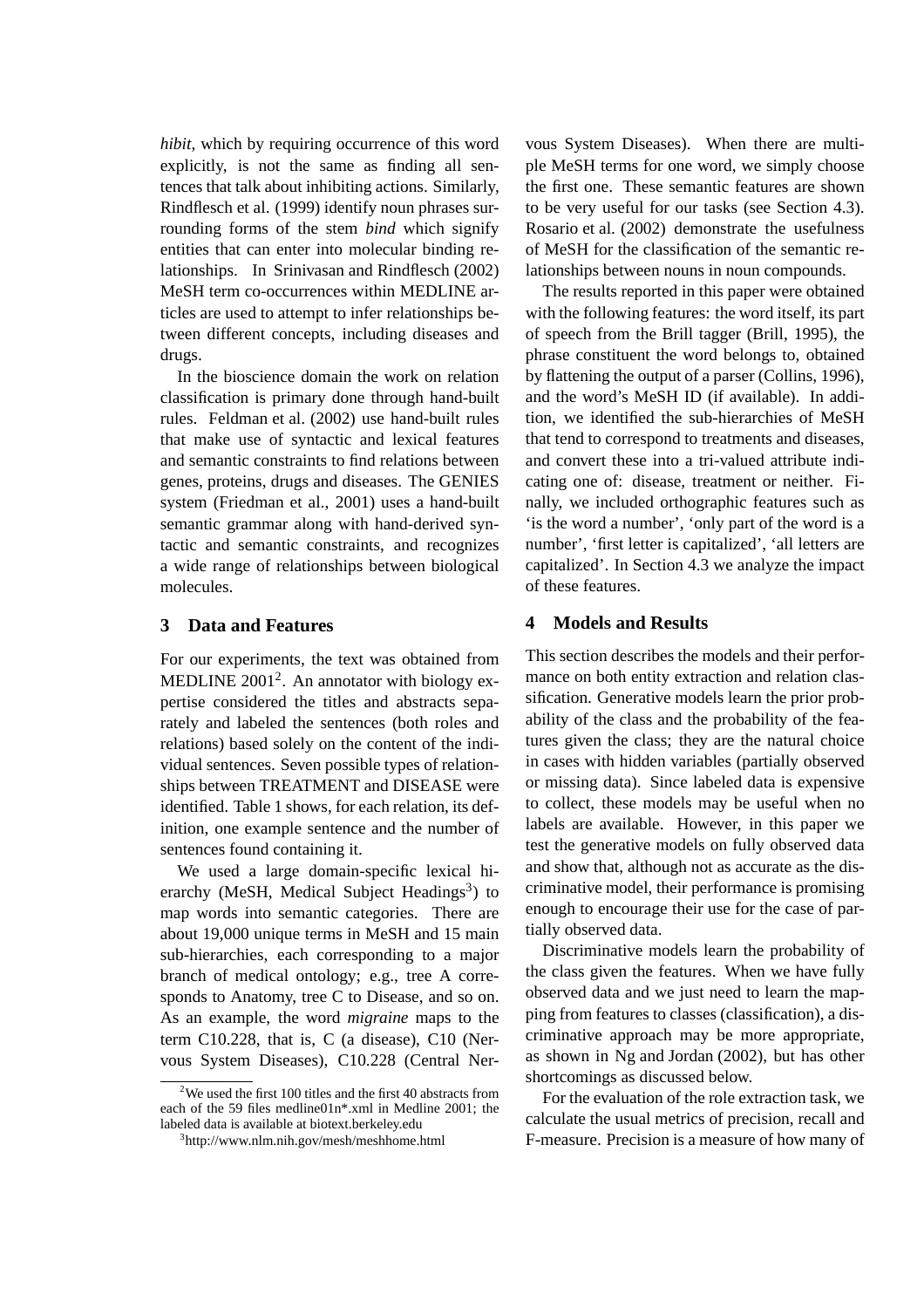the roles extracted by the system are correct and recall is the measure of how many of the true roles were extracted by the system. The F-measure is a weighted combination of precision and recall<sup>4</sup>. Our role evaluation is very strict: every token is assessed and we do not assign partial credit for constituents for which only some of the words are correctly labeled. We report results for two cases: (i) considering only the relevant sentences and (ii) including also irrelevant sentences. For the relation classification task, we report results in terms of classification accuracy, choosing one out of seven choices for (i) and one out of eight choices for (ii). (Most papers report the results for only the relevant sentences, while some papers assign credit to their algorithms if their system extracts only one instance of a given relation from the collection. By contrast, in our experiments we expect the system to extract *all* instances of every relation type.) For both tasks, 75% of the data were used for training and the rest for testing.

#### **4.1 Generative Models**

In Figure 1 we show two static and three dynamic models. The nodes labeled "Role" represent the entities (in this case the choices are DISEASE, TREATMENT and NULL) and the node labeled "Relation" represents the relationship present in the sentence. We assume here that there is a single relation for each sentence between the entities<sup>5</sup>.

The children of the role nodes are the words and their features, thus there are as many role states as there are words in the sentence; for the static models, this is depicted by the box (or "plate") which is the standard graphical model notation for replication. For each state, the features  $f_i$  are those mentioned in Section 3.

The simpler static models S1 and S2 do not assume an ordering in the role sequence. The dynamic models were inspired by prior work on HMM-like graphical models for role extraction (Bikel et al., 1999; Freitag and McCallum, 2000; Ray and Craven, 2001). These models consist of a



dynamic model (D3)

Figure 1: Models for role and relation extraction.

Markov sequence of states (usually corresponding to semantic roles) where each state generates one or multiple observations. Model D1 in Figure 1 is typical of these models, but we have augmented it with the Relation node.

The task is to recover the sequence of Role states, given the observed features. These models assume that there is an ordering in the semantic roles that can be captured with the Markov assumption and that the role generates the observations (the words, for example). All our models make the additional assumption that there is a relation that generates the role sequence; thus, these

<sup>&</sup>lt;sup>4</sup>In this paper, precision and recall are given equal weight, that is, F-measure =  $(2 * PRE * REC)/(PRE + REC)$ .

<sup>&</sup>lt;sup>5</sup>We found 75 sentences which contain more than one relationship, often with multiple entities or the same entities taking part in several interconnected relationships; we did not include these in the study.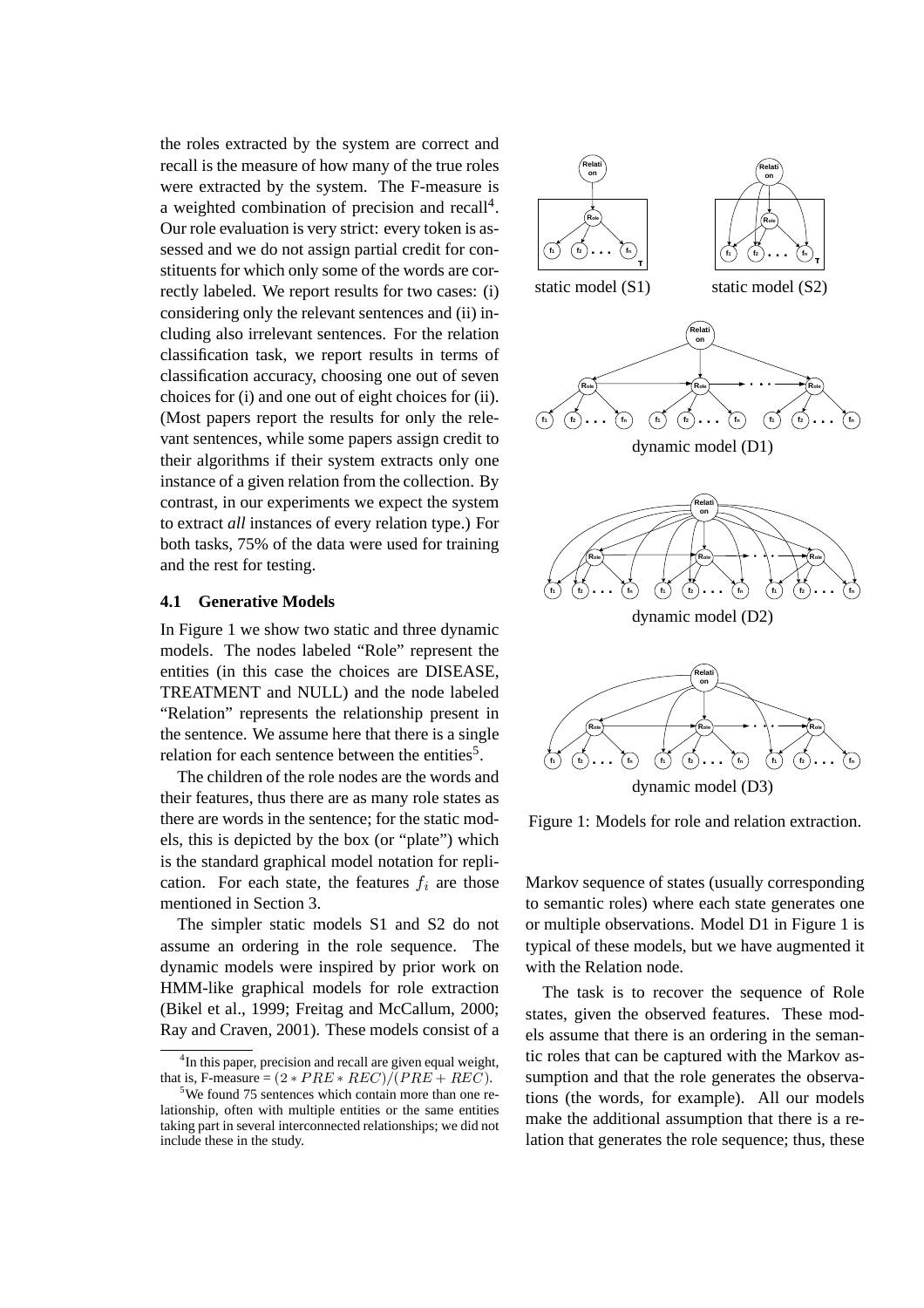| <b>Sentences</b> |                      | <b>Static</b> | <b>Dynamic</b> |      |                |  |  |  |
|------------------|----------------------|---------------|----------------|------|----------------|--|--|--|
|                  | S1                   | <b>S2</b>     | D <sub>1</sub> | D2   | D <sub>3</sub> |  |  |  |
|                  | No Smoothing         |               |                |      |                |  |  |  |
| Only rel.        | 0.67                 | 0.68          | 0.71           | 0.52 | 0.55           |  |  |  |
| $Rel. + irrel.$  | 0.61                 | 0.62          | 0.66           | 0.35 | 0.37           |  |  |  |
|                  | Absolute discounting |               |                |      |                |  |  |  |
| Only rel.        | 0.67                 | 0.68          | 0.72           | 0.73 | 0.73           |  |  |  |
| $Rel. + irrel.$  | 0.60                 | 0.62          | 0.67           | 0.71 | 0.69           |  |  |  |

Table 2: F-measures for the models of Figure 1 for *role* extraction.

models have the appealing property that they can *simultaneously* perform role extraction and relationship recognition, given the sequence of observations. In S1 and D1 the observations are independent from the relation (given the roles). In S2 and D2, the observations are dependent on both the relation and the role (or in other words, the relation generates not only the sequence of roles but also the observations). D2 encodes the fact that even when the roles are given, the observations depend on the relation. For example, sentences containing the word *prevent* are more likely to represent a "prevent" kind of relationship. Finally, in D3 only one observation per state is dependent on both the relation and the role, the motivation being that some observations (such as the words) depend on the relation while others might not (like for example, the parts of speech). In the experiments reported here, the observations which have edges from both the role and the relation nodes are the words. (We ran an experiment in which this observation node was the MeSH term, obtaining similar results.)

Model D1 defines the following joint probability distribution over relations, roles, words and word features, assuming the leftmost Role node is  $Role<sub>0</sub>$ , and T is the number of words in the sentence:

$$
P(Rel, Role_0, ..., Role_T, f_{10}, ..., f_{n0}, ..., f_{1T}, ..., f_{nT})
$$
  
=  $P(Rel)P(Rele_0 | Rel) \prod_{j=1}^{n} P(f_{j0} | Role_0)$  (1)  
 $\prod_{t=1}^{T} P(Role_t | Role_{t-1}, Rel) \prod_{j=1}^{n} P(f_{jt} | Role_t)$ 

Model D1 is similar to the model in Thompson et al. (2003) for the extraction of roles, using a different domain. Structurally, the differences are (i) Thompson et al. (2003) has only one observation node per role and (ii) it has an additional node "on top", with an edge to the relation node, to represent a predicator "trigger word" which is always observed; the predicator words are taken from a fixed list and one must be present in order for a sentence to be analyzed.

The joint probability distributions for D2 and D3 are similar to Equation (1) where we substitute the term  $\prod_{i=1}^{n} P(f_{it}|Role_t)$ with  $\prod_{i=1}^n P(f_{it}|Role_t, Rel)$  for D2 and  $P(f_{1t}|Role_t, Rel) \prod_{i=2}^n P(f_{it}|Role_t)$  for D3. The parameters  $P(f_{it}|Role_t)$  and  $P(f_{i0}|Role_0)$ of Equation (1) are constrained to be equal.

The parameters were estimated using maximum likelihood on the training set; we also implemented a simple absolute discounting smoothing method (Zhai and Lafferty, 2001) that improves the results for both tasks.

Table 2 shows the results (F-measures) for the problem of finding the most likely sequence of roles given the features observed. In this case, the relation is hidden and we marginalize over it<sup>6</sup>. We experimented with different values for the smoothing factor ranging from a minimum of 0.0000005 to a maximum of 10; the results shown fix the smoothing factor at its minimum value. We found that for the dynamic models, for a wide range of smoothing factors, we achieved almost identical results; nevertheless, in future work, we plan to implement cross-validation to find the optimal smoothing factor. By contrast, the static models were more sensitive to the value of the smoothing factor.

Using maximum likelihood with no smoothing, model D1 performs better than D2 and D3. This was expected, since the parameters for models D2 and D3 are more sparse than D1. However, when smoothing is applied, the three dynamic models achieve similar results. Although the additional edges in models D2 and D3 did not help much for the task of role extraction, they did help for relation classification, discussed next. Model D2

 ${}^{6}$ To perform inference for the dynamic model, we used the junction tree algorithm. We used Kevin Murphy's BNT package, found at http://www.ai.mit.edu/ murphyk/Bayes/bnintro.html.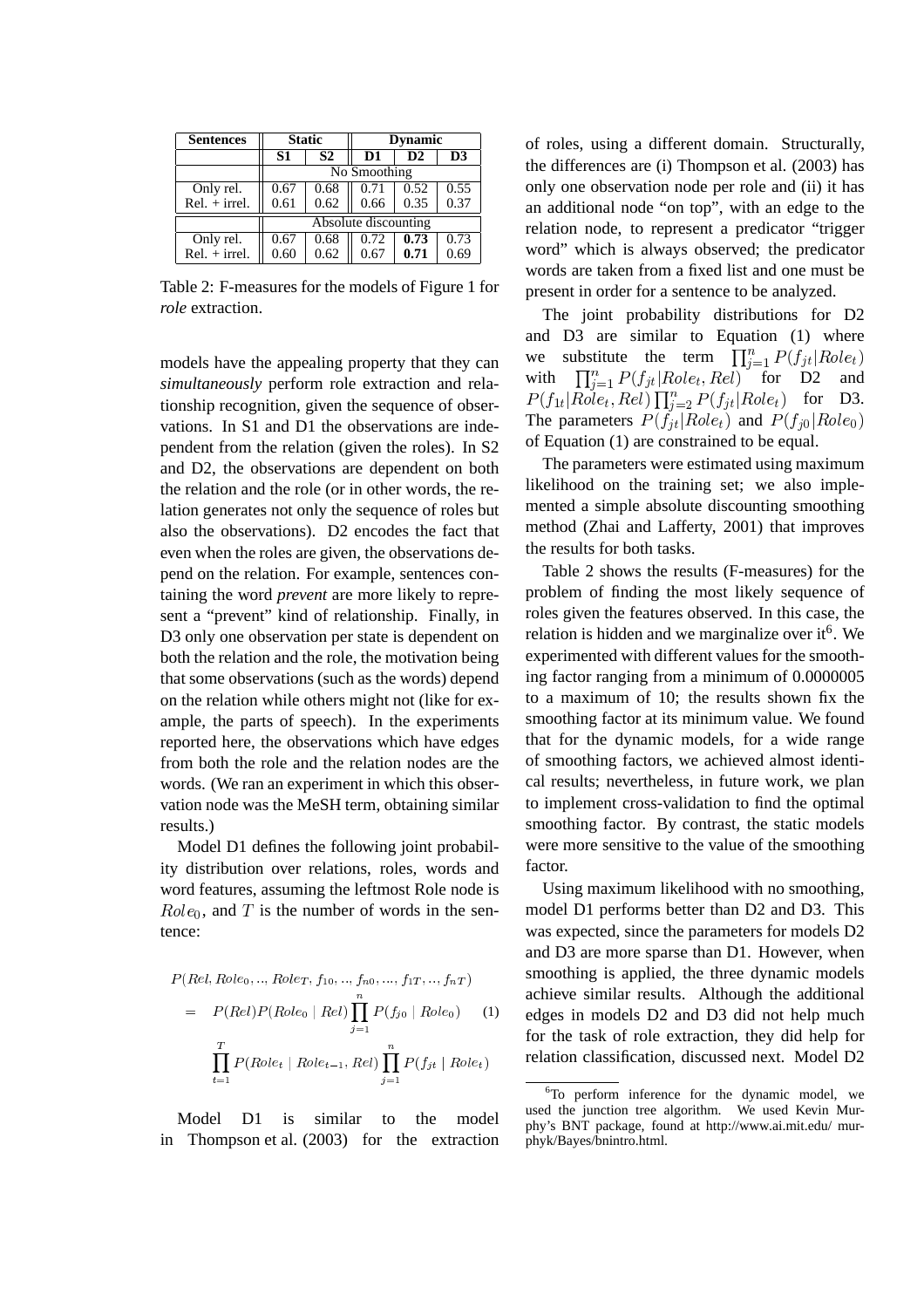achieves the best F-measures: 0.73 for "only relevant" and  $0.71$  for "rel. + irrel.".

It is difficult to compare results with the related work since the data, the semantic roles and the evaluation are different; in Ray and Craven (2001) however, the role extraction task is quite similar to ours and the text is also from MEDLINE. They report approximately an F-measure of 32% for the extraction of the entities PROTEINS and LOCA-TIONS, and an F-measure of 50% for GENE and DISORDER.

The second target task is to find the most likely relation, i.e., to classify a sentence into one of the possible relations. Two types of experiments were conducted. In the first, the true roles are hidden and we classify the relations given only the observable features, marginalizing over the hidden roles. In the second, the roles are given and only the relations need to be inferred. Table 3 reports the results for both conditions, both with absolute discounting smoothing and without.

Again model D1 outperforms the other dynamic models when no smoothing is applied; with smoothing and when the true roles are hidden, D2 achieves the best classification accuracies. When the roles are given D1 is the best model; D1 does well in the cases when both roles are not present. By contrast, D2 does better than D1 when the presence of specific words strongly determines the outcome (e.g., the presence "prevention" or "prevent" helps identify the Prevent relation).

The percentage improvements of D2 and D3 versus D1 are, respectively, 10% and 6.5% for relation classification and 1.4% for role extraction (in the "only relevant", "only features" case). This suggests that there is a dependency between the observations and the relation that is captured by the additional edges in D2 and D3, but that this dependency is more helpful in relation classification than in role extraction.

For relation classification the static models perform worse than for role extraction; the decreases in performance from D1 to S1 and from D2 to S2 are, respectively (in the "only relevant", "only features" case), 7.4% and 7.3% for role extraction and 27.1% and 44% for relation classification. This suggests the importance of modeling the sequence of roles for relation classification.

To provide an idea of where the errors occur, Table 4 shows the confusion matrix for model D2 for the most realistic and difficult case of "rel  $+$  irrel.", "only features". This indicates that the algorithm performs poorly primarily for the cases for which there is little training data, with the exception of the ONLY DISEASE case, which is often mistaken for CURE.

#### **4.2 Neural Network**

To compare the results of the generative models of the previous section with a discriminative method, we use a neural network, using the Matlab package to train a feed-forward network with conjugate gradient descent.

The features are the same as those used for the models in Section 4.1, but are represented with indicator variables. That is, for each feature we calculated the number of possible values  $v$  and then represented an observation of the feature as a sequence of  $v$  binary values in which one value is set to 1 and the remaining  $v-1$  values are set to 0.

The input layer of the NN is the concatenation of this representation for all features. The network has one hidden layer, with a hyperbolic tangent function. The output layer uses a logistic sigmoid function. The number of units of the output layer is fixed to be the number of relations (seven or eight) for the relation classification task and the number of roles (three) for the role extraction task. The network was trained for several choices of numbers of hidden units; we chose the bestperforming networks based on training set error. We then tested these networks on held-out testing data.

The results for the neural network are reported in Table 3 in the column labeled NN. These results are quite strong, achieving 79.6% accuracy in the relation classification task when the entities are hidden and 96.9% when the entities are given, outperforming the graphical models. Two possible reasons for this are: as already mentioned, the discriminative approach may be the most appropriate for fully labeled data; or the graphical models we proposed may not be the right ones, i.e., the independence assumptions they make may misrepresent underlying dependencies.

It must be pointed out that the neural network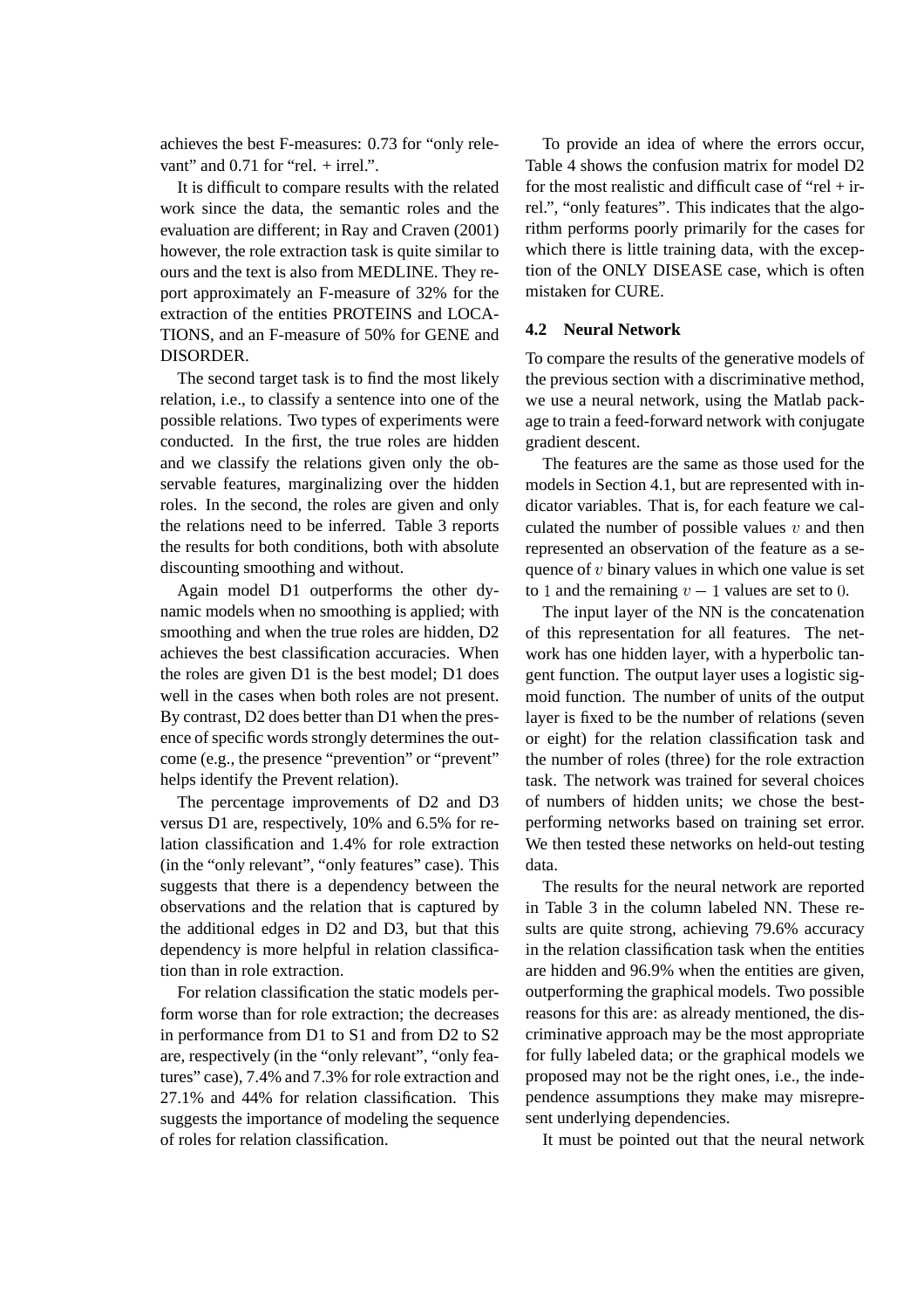| <b>Sentences</b> | Input       | B    |                      | <b>Static</b>  | <b>Dynamic</b> | NN   |      |      |  |
|------------------|-------------|------|----------------------|----------------|----------------|------|------|------|--|
|                  |             |      | S1                   | S <sub>2</sub> | D1             | D2   | D3   |      |  |
|                  |             |      |                      | No Smoothing   |                |      |      |      |  |
| Only rel.        | only feat.  | 46.7 | 51.9                 | 50.4           | 65.4           | 58.2 | 61.4 | 79.8 |  |
|                  | roles given |      | 51.3                 | 52.9           | 66.6           | 43.8 | 49.3 | 92.5 |  |
| $Rel. + irrel.$  | only feat.  | 50.6 | 51.2                 | 50.2           | 68.9           | 58.7 | 61.4 | 79.6 |  |
|                  | roles given |      | 55.7                 | 54.4           | 82.3           | 55.2 | 58.8 | 96.6 |  |
|                  |             |      | Absolute discounting |                |                |      |      |      |  |
| Only rel.        | only feat.  | 46.7 | 51.9                 | 50.4           | 66.0           | 72.6 | 70.3 |      |  |
|                  | roles given |      | 51.9                 | 53.6           | 83.0           | 76.6 | 76.6 |      |  |
| $Rel. + irrel.$  | only feat.  | 50.6 | 51.1                 | 50.2           | 68.9           | 74.9 | 74.6 |      |  |
|                  | roles given |      | 56.1                 | 54.8           | 91.6           | 82.0 | 82.3 |      |  |

Table 3: Accuracies of *relationship* classification for the models in Figure 1 and for the neural network (NN). For absolute discounting, the smoothing factor was fixed at the minimum value. B is the baseline of always choosing the most frequent relation. The best results are indicated in boldface.

is much slower than the graphical models, and requires a great deal of memory; we were not able to run the neural network package on our machines for the role extraction task, when the feature vectors are very large. The graphical models can perform both tasks simultaneously; the percentage decrease in relation classification of model D2 with respect to the NN is of 8.9% for "only relevant" and 5.8% for "relevant + irrelevant".

#### **4.3 Features**

In order to analyze the relative importance of the different features, we performed both tasks using the dynamic model D1 of Figure 1, leaving out single features and sets of features (grouping all of the features related to the MeSH hierarchy, meaning both the classification of words into MeSH IDs and the domain knowledge as defined in Section 3). The results reported here were found with maximum likelihood (no smoothing) and are for the "relevant only" case; results for "relevant + irrelevant" were similar.

For the role extraction task, the most important feature was the word: not using it, the GM achieved only 0.65 F-measure (a decrease of 9.7% from 0.72 F-measure using all the features). Leaving out the features related to MeSH the Fmeasure obtained was 0.69% (a 4.1% decrease) and the next most important feature was the partof-speech (0.70 F-measure not using this feature). For all the other features, the F-measure ranged between 0.71 and 0.73.

For the task of relation classification, the

MeSH-based features seem to be the most important. Leaving out the word again lead to the biggest decrease in the classification accuracy for a single feature but not so dramatically as in the role extraction task (62.2% accuracy, for a decrease of 4% from the original value), but leaving out all the MeSH features caused the accuracy to decrease the most (a decrease of 13.2% for 56.2% accuracy). For both tasks, the impact of the domain knowledge alone was negligible.

As described in Section 3, words can be mapped to different levels of the MeSH hierarchy. Currently, we use the "second" level, so that, for example, *surgery* is mapped to G02.403 (when the whole MeSH ID is G02.403.810.762). This is somewhat arbitrary (and mainly chosen with the sparsity issue in mind), but in light of the importance of the MeSH features it may be worthwhile investigating the issue of finding the optimal level of description. (This can be seen as another form of smoothing.)

#### **5 Conclusions**

We have addressed the problem of distinguishing between several different relations that can hold between two semantic entities, a difficult and important task in natural language understanding. We have presented five graphical models and a neural network for the tasks of semantic relation classification and role extraction from bioscience text. The methods proposed yield quite promising results. We also discussed the strengths and weaknesses of the discriminative and generative